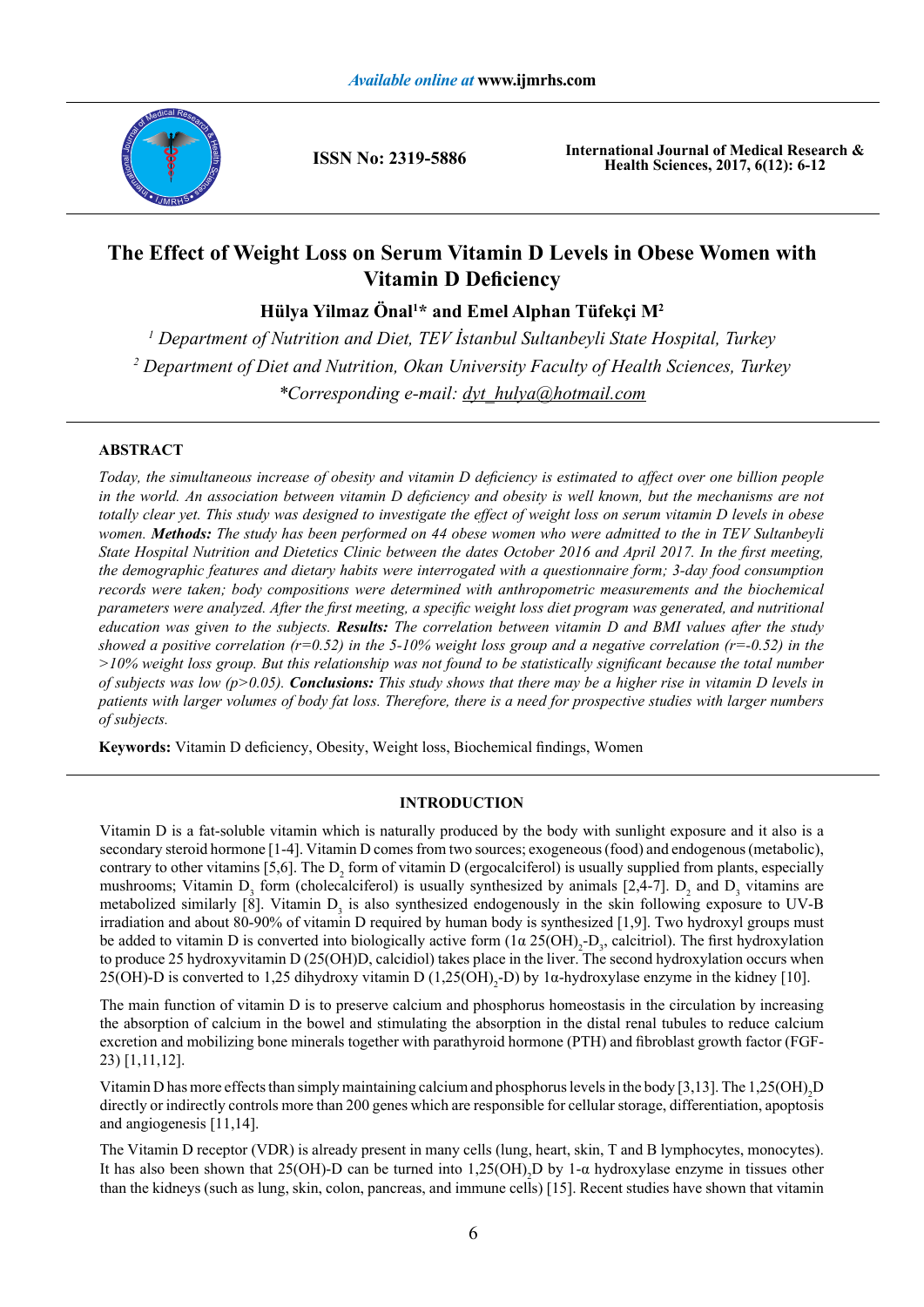D is active in adipocytes and that enzymes which metabolize the VDR and vitamin D are released from adipocytes [10]. For this reason, researches linking these two in recent years have become widespread [16,17]. Although most of the studies are cross-sectional, some studies point out to obesity as a risk factor on vitamin D level development [16,18]. Many observational studies have revealed the relation of obesity with low 25(OH)D serum concentration [19-21]. At present day it is assumed that the comorbid increase in obesity and vitamin D deficiency is affecting over 1 billion people around the world [22]. Low serum vitamin D concentrations at different rates is widespread nowadays depending on age, race, increase in adipose tissue, geographical features, and other factors [23]. In a meta-analysis of 15 studies (among 3867 obese and 9342 healthy people), in which the relation between obesity and vitamin D was analyzed, vitamin D deficiency prevalence has been found to be higher in the obese group compared to the control group (independent from geographical variables) [24]. According to latest evidence from a meta-analysis, there is a weak but inverse correlation between 25(OH)D and BMI (P=0.005) and there has been shown a 4% increase in 25(OH)D level for each 10% decrease in BMI [25].

It is not yet clear whether or not the reason why serum vitamin D concentration of obese individuals is lower than that of non-obese people is because of increase in the uptake of vitamin D in adipose tissues, differences in intake of supplementary powders or diets, less exposure to sunlight, reduction in skin biosynthesis, genetic variations or some other internal factors related to obesity. Even the level of sensitiveness of serum concentration changes with weight loss has not been clearly defined [9]. Vitamin D has some anti-adipogenic features and limited number of studies have proven that vitamin D might reinforce weight loss and metabolic processes [26,27]. But the interaction between vitamin D and increase in body fat percentage, i.e., obesity, is controversial and complex. Whichever causes the other is not yet clarified [28]. The effect of vitamin D deficiency on obesity as a cause or result is still a debated issue [24].

There are mainly four mechanisms which are used to explain the low level of vitamin D in the case of obesity. These are; the lower rate of sunlight exposure among obese people, the reduction of 25(OH)D by negative feedback stemming from increased  $1,25(OH)D_2$ , the uptake of vitamin D in adipose tissues and the volumetric dilution of low 25(OH)D concentration [17].

This study aims to look at the effect of weight loss on serum vitamin D level in obese women with vitamin D deficiency. In our country, there are no studies on the relationship between obesity and vitamin D deficiency among adults. Thus, the present paper will contribute to scientific literature in this regard.

# **MATERIALS AND METHODS**

This study has been carried out between October 2016 and April 2017 on obese (BMI  $\geq$  30 kg/m<sup>2</sup>) premenopausal women with vitamin D deficiency aged between 18 and 49 years, who have applied to Tacirler Eğitim Vakfı (TEV) Sultanbeyli State Hospital Policlinic of Nutrition and Dietetics for weight loss. Throughout the study, a total number of 103 subjects who complied with the study criteria (those who had chronic illnesses; postmenopausal subjects; pregnant or breastfeeding subjects; those using medicines such as meth morphine etc. or vitamin/mineral supplements were excluded from the study) was reached. However, the study was completed with 44 subjects because of incompliance with the diet or lack of follow-ups.

The subjects' sociodemographic features, dietary habits, anthropometric measurements (height, weight, body mass index (BMI), hip and waist circumference, body composition (body fat mass in kg, body water content in kg) and biochemical parameter measurements (FBG, insulin, phosphorus (P), calcium (Ca), vitamin D, parathyroid hormone (PTH) and physical activity features was analyzed through face-to-face interview method. At the beginning of the study, 3-day food consumption records were taken from individuals.

During the first interview a regular weight loss program (0.5-1.0 kg/week) was established. Subjects were supposed to take 15-20% of their energy from proteins, 20-30% from fats and 50-60% from carbohydrates following balanced diet requirements. The study was based on weight loss of at least 5% of the subject's initial body weight, and the data on subjects who lost weight over 5% were repeated (anthropometric and blood tests).

### **Statistical analyses**

Our findings were given in tables as arithmetic mean and standard deviation. Difference between groups were assessed with ANOVA and Mann-Whitney U test. Correlations between variables were assessed using Pearson's coefficient of correlation. In all cases, p<0.05 was considered significant. All data were analyzed using 15.0 version of SPSS (Statistical Package for Social Sciences) program.

This study has been approved on 12 May 2016 by Acıbadem University Medical Research Assessment Board with resolution number 2016-8/13.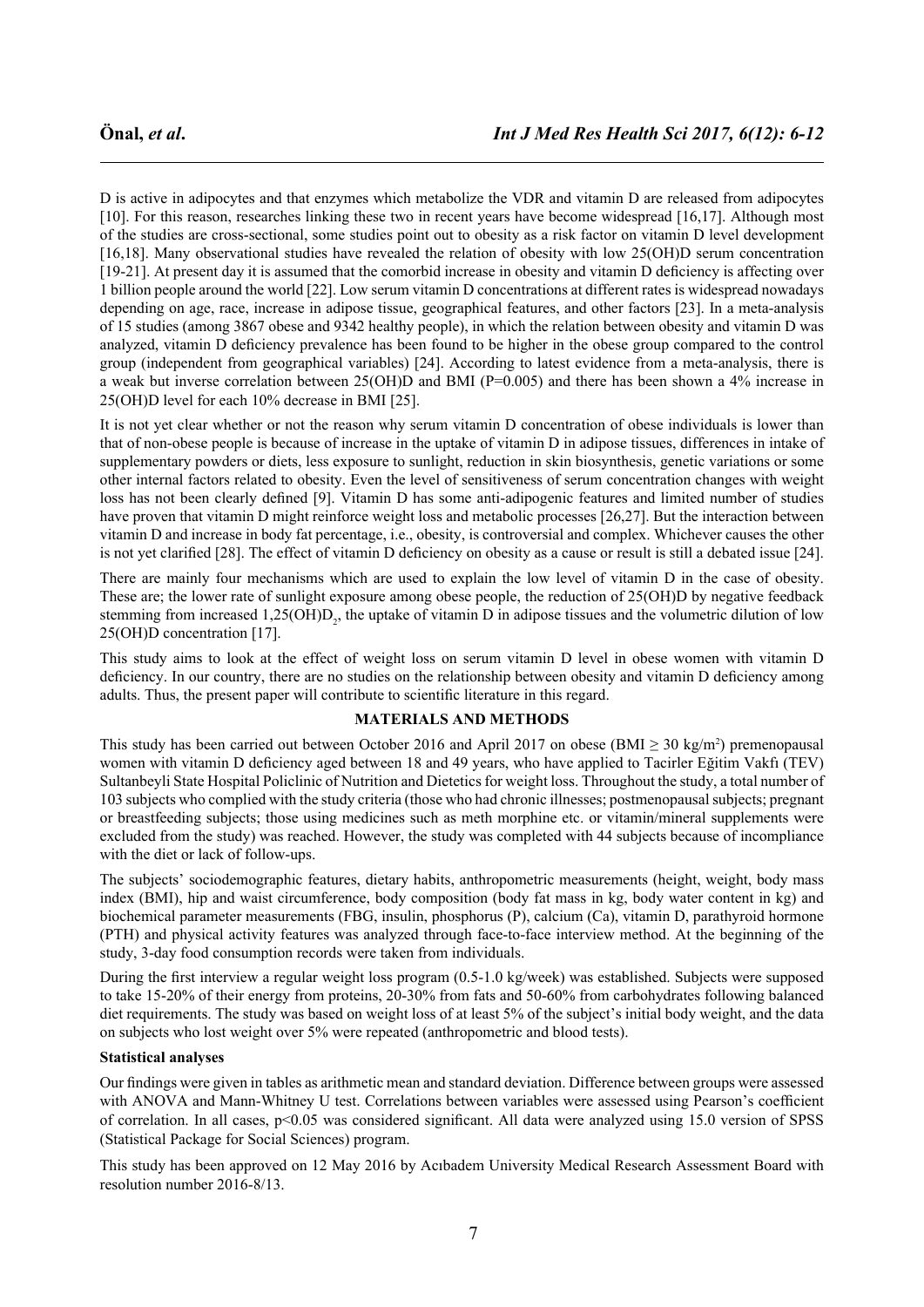# **RESULTS**

It was found that 68.2% of individuals were aged between 19 and 30 years and 31.8% were between 31 and 50 years of age. 54.5% of subjects were primary school graduate, 81.6% housewives, 93.2% married, and 88.6% preferred modest religious clothing covering most of the body.

The pre-and post-intervention body weight of individuals  $(88.91 \pm 11.02 \text{ kg} - 80.45 \pm 10.7 \text{ kg})$  and changes in BMI  $(36.16 \pm 5.01 \text{ kg/m}^2 \text{ to } 32.72 \pm 4.85 \text{ kg/m}^2)$  were statistically significant (p<0.05). The average waist circumference of the individuals was  $104.45 \pm 9.1$  cm before the study and  $96.5 \pm 8.34$  cm after the study. This decrease was also found statistically significant  $(p<0.05)$ .

| Anthropometric<br><b>Measurements</b> | Weight Loss 5-10%                    |                              |                    | Weight Loss $> 10\%$                 |                              |                    |  |
|---------------------------------------|--------------------------------------|------------------------------|--------------------|--------------------------------------|------------------------------|--------------------|--|
|                                       | <b>Before</b><br><b>Intervention</b> | After<br><b>Intervention</b> | $t - p$            | <b>Before</b><br><b>Intervention</b> | After<br><b>Intervention</b> | $t - p$            |  |
|                                       | $\overline{x} \pm SD$                | $\bar{x} \pm SD$             |                    | $\overline{x} \pm SD$                | $\overline{x} \pm SD$        |                    |  |
| Body weight (kg)                      | $89.38 \pm 11.78$                    | $82.32 \pm 11.3$             | $t=24.91$ p=0.001* | $87.99 \pm 9.7$                      | $76.83 \pm 8.66$             | $t=18.64$ p=0.001* |  |
| BMI $(kg/m2)$                         | $36.29 \pm 5.58$                     | $33.43 \pm 5.33$             | $t=24.34$ p=0.001* | $35.9 \pm 3.85$                      | $31.36 \pm 3.54$             | $t=20.08$ p=0.001* |  |
| Waist circ. (cm)                      | $103.52 \pm 8.08$                    | $96.69 \pm 7.78$             | $t=9.27$ p=0.001*  | $106.27 \pm 10.88$                   | $96.13 \pm 9.61$             | $t=7.06$ p=0.001*  |  |
| Hip circ. $(cm)$                      | $120.62 \pm 9.89$                    | $113.48 \pm 8.86$            | $t=15.91$ p=0.001* | $117.4 \pm 6.81$                     | $108.6 \pm 6.56$             | $t=11.34$ p=0.001* |  |
| Waist hip ratio                       | $0.87 \pm 0.06$                      | $0.87 \pm 0.07$              | $t=0.71$ p= 0.479  | $0.88 \pm 0.07$                      | $0.86 \pm 0.07$              | $t=1.70$ p=0.111   |  |
| Body fat mass (kg)                    | $38.3 \pm 8.24$                      | $33.0 \pm 8.11$              | $t=31.93$ p=0.001* | $37.17 \pm 7.33$                     | $29.02 \pm 6.31$             | $t=4.75$ p=0.001*  |  |
| Body fat $(\% )$                      | $42.44 \pm 3.61$                     | $39.57 \pm 4.23$             | $t=11.32$ p=0.001* | $41.89 \pm 3.94$                     | $37.4 \pm 4.09$              | $t=10.73$ p=0.001* |  |
| Body water (kg)                       | $37.32 \pm 2.93$                     | $36.1 \pm 2.6$               | $t=6.95$ p=0.001*  | $37.13 \pm 2.54$                     | $35.01 \pm 2.4$              | $t=10.99$ p=0.001* |  |
| Body water $(\% )$                    | $42.04 \pm 2.58$                     | $44.22 \pm 3.12$             | $t=11.59$ p=0.001* | $42.41 \pm 2.65$                     | $45.83 \pm 3.01$             | $t=11.70$ p=0.001* |  |
| $*_{p<0.05}$ Level of significance    |                                      |                              |                    |                                      |                              |                    |  |

**Table 1 Comparison of some anthropometric measurements of individuals with weight loss of 5-10% and over 10% after intervention**

The individuals were grouped into two according to the change in body weight, those who lost between 5-10% and those who lost >10%. The comparison of the groups after study, decrease in body weight, BMI, waist circumference, hip circumference, body fat mass, body fat (% and kg) values were statistically significant in both groups (p<0.05). The difference in waist-hip ratio in both groups is not statistically significant (p>0.05) (Table 1).

When the pre- and post-treatment values of groups with weight loss of 5-10% and >10% were compared, the decrease in insulin and HOMA-IR values were statistically significant (p<0.05). In addition, the difference in serum vitamin D and phosphorus levels of individuals who lost more than 10% of body weight was also significant (p<0.05) (Table 2).

| Table 2 Comparison of intervention biochemical findings and weight loss percentages of individuals |  |  |
|----------------------------------------------------------------------------------------------------|--|--|
|                                                                                                    |  |  |

| <b>Biochemical</b><br><b>Findings</b>                  | Weight Loss 5-10%             |                              |                       | Weight Loss $> 0.10$                 |                           |                       |  |
|--------------------------------------------------------|-------------------------------|------------------------------|-----------------------|--------------------------------------|---------------------------|-----------------------|--|
|                                                        | <b>Before</b><br>Intervention | After<br><b>Intervention</b> | $t - p$               | <b>Before</b><br><b>Intervention</b> | <b>After Intervention</b> | $t - p$               |  |
|                                                        | $\bar{x} \pm SD$              | $\overline{x} \pm SD$        |                       | $\bar{x} \pm SD$                     | $\bar{x} \pm SD$          |                       |  |
| Insülin $(uU/mL)$                                      | $12.9 \pm 4.19$               | $10.4 \pm 4.26$              | $t=$ 5.50, p=0.001*   | $15.34 \pm 6.77$                     | $11.01 \pm 5.37$          | $t=4.89$ , $p=0.001*$ |  |
| $FBG$ (mg/dL)                                          | $94.72 \pm 8.66$              | $94 \pm 8.22$                | $t=0.35$ , $p=0.725$  | $98.4 \pm 12.73$                     | $95.6 \pm 7.29$           | $t=0.83$ , $p=0.420$  |  |
| <b>HOMA-IR</b>                                         | $3.02 \pm 1.07$               | $2.44 \pm 4.19$              | $t=4.34$ , $p=0.001*$ | $3.79 \pm 1.86$                      | $2.65 \pm 1.48$           | $t=3.73$ , $p=0.002*$ |  |
| Vitamin D (ng/<br>$mL$ )                               | $9 \pm 5.46$                  | $8.08 \pm 4.58$              | $t=1.64$ , $p=0.111$  | $8.17 \pm 3.45$                      | $6.51 \pm 2.95$           | $t=3.31$ , $p=0.005*$ |  |
| PTH $(pg/mL)**$                                        | $63.47 \pm 34.37$             | $59.47 \pm 31.73$            | $p=0.189$             | $64.34 \pm 39.29$                    | $59.36 \pm 30.03$         | $p=0.208$             |  |
| Phosphorus<br>(mg/dL)                                  | $3.3 \pm 0.56$                | $3.39 \pm 0.5$               | $t=1.16$ , $p=0.255$  | $3.28 \pm 0.42$                      | $3.53 \pm 0.46$           | $t=2.61$ , $p=0.020*$ |  |
| Calcium $(mg)$<br>dL                                   | $9.45 \pm 0.54$               | $9.42 \pm 0.54$              | $t=0.31$ , $p=0.757$  | $9.47 \pm 0.35$                      | $9.62 \pm 0.43$           | $t=1.55$ , $p=0.143$  |  |
| * Level of significance p<0.05; ** Mann-Whitney U Test |                               |                              |                       |                                      |                           |                       |  |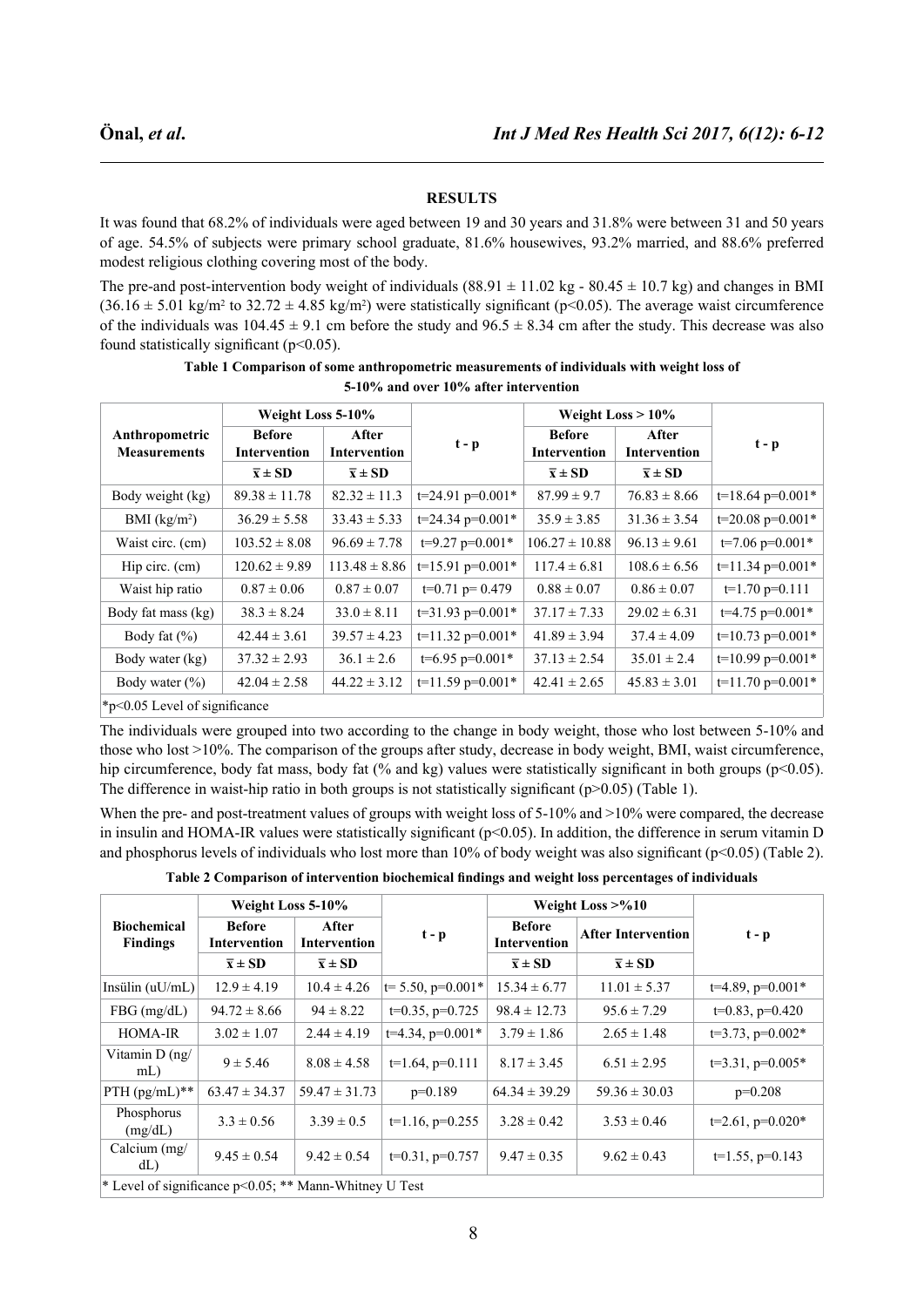A statistically significant correlation (r=0.52) was found between serum vitamin D and BMI values in patients with 5-10% weight loss after the study ( $p=0.04$ ). There was a negative correlation ( $r=-0.39$ ) between serum vitamin D and BMI values in patients with more than 10% weight. However, this relation was not considered statistically significant (p=0.157) (Figure 1). This is due to the number of individuals in this group being 15.



Serum vitamin D levels



#### **DISCUSSION**

Number of epidemiological studies proving the relation between Obesity and vitamin D is continuously increasing. An important study related to this issue is claiming that there is an adverse relation between body fat ratio and 25(OH) D concentration and that there is an independent relation between low serum level 25(OH)D and increased BMI and body fat mass [29]. Similarly, Rajakumar, et al. have found out that serum 25(OH)D level has inverse relation with BMI, total body fat percentage, visceral fat tissue and subcutaneous fat tissue [30].

Another study comparing obese and healthy overweight individuals has found out that vitamin D deficiency and obesity are interrelated and that, according to vitamin D deficiency, obese individuals are under 3.36 relative risk compared to normal weight individuals [31]. The study by Abdelkarem, et al. on obese women vitamin D levels were found to be inadequate in 59.6% of obese women, 19.3% were moderate inadequate and 21.3% were found adequate [32].

In this study vitamin D level was insufficient in 93.2% of individuals and this level has increased to 97.7% after the study. Among individuals who lost between 5-10% of body weight, the level of vitamin D decreased in 65.5% of subjects and increased in 34.5%. Among those who lost more than 10% of body weight the level of vitamin D has decreased in 80% of individuals and increased in 20% of them. Vitamin D differentiation among groups according to weight loss is not considered statistically significant (p>0.05).

One mechanism believed to have an effect on obesity and low vitamin D level is the decrease in bioavailability. This means increase in body fat and decrease in serum 25(OH)D level. Decrease in body weight may cause increase of 25(OH)D concentration in peripheral tissues [33]. This study was based on the hypothesis that the loss in body weight may increase serum vitamin D in human body and major differences in anthropometric measurements were obtained after diet programs. According to BMI classification (I, II, III degree obese) differences in average body weight and BMI values before and after the study were found to be statistically significant in both groups ( $p<0.05$ ).

Significant reductions in weight, waist circumference and hip circumference after a 12-week diet program were found for overweight or obese women aged between 19 to 64 years, and these values were found to be statistically significant. (p<0.05) [34]. According to another study carried out on Saudi women by Al-Daghri, et al. it was shown that there was a relation between vitamin D level and insulin sensitivity [35]. Insulin sensitivity in women with vitamin D deficiency has been lower than those with sufficient vitamin D levels. This may show that vitamin D may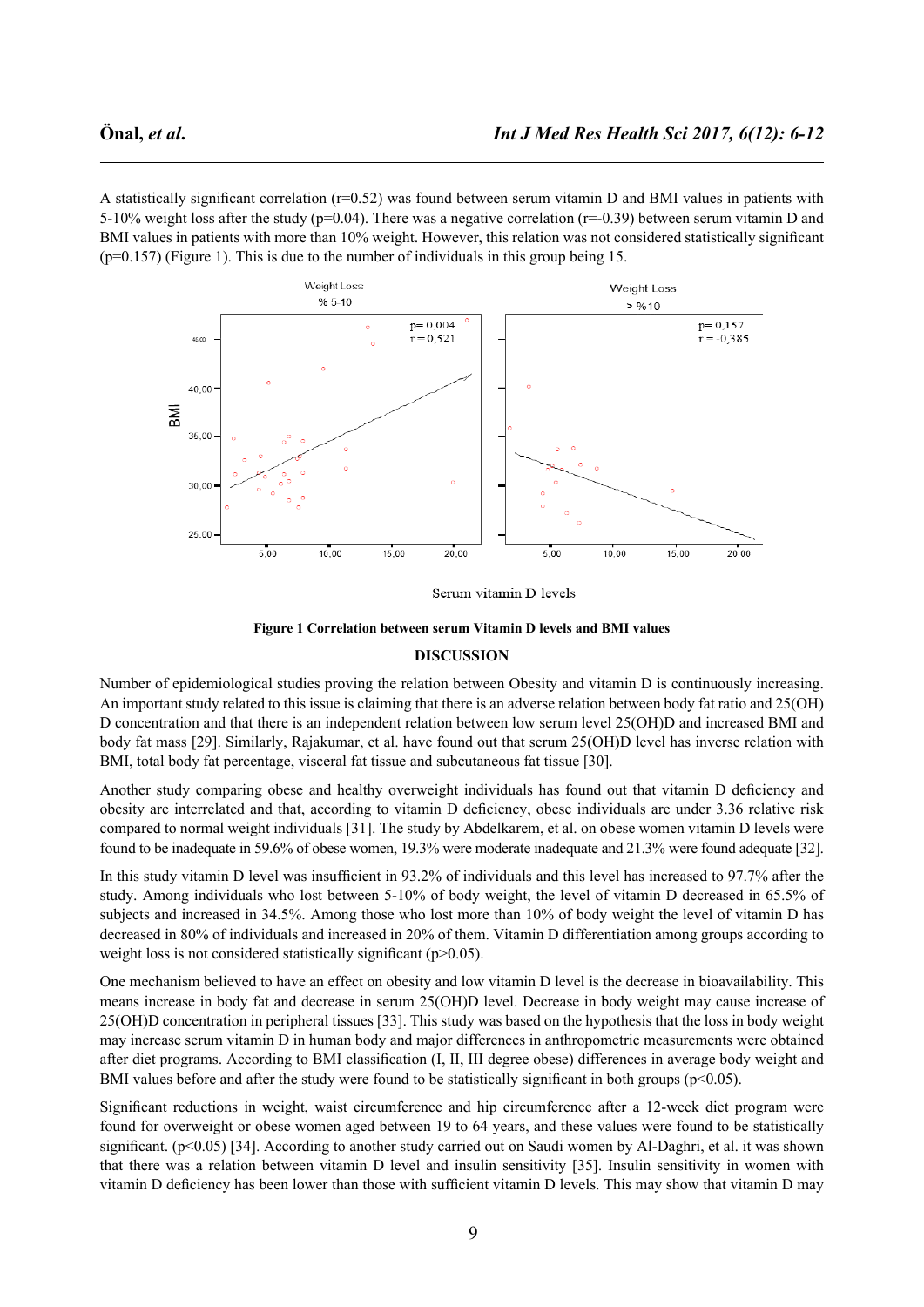play a role on insulin metabolism [32].

Tzotzas, et al. found that 25(OH)D levels had a negative correlation with body weight, BMI, waist circumference and body fat mass percentage in their study on obese and control group of women [36]. After a 20-week low calorie diet, a 10% decrease in BMI lead to a decrease in HOMA index and lipid levels and an increase in 25(OH)D levels. In this study, while 63.6% of the individuals had insulin resistance initially, this ratio decreased to 40.9% at the end of the study. In addition, all the individuals who has insulin resistance (100%) had a high-risk waist circumference, and this ratio dropped to 83.3% after the study. However, the difference was not statistically significant (p>0.05). Taking into account that all individuals in our study had vitamin D deficiencies, we can assume that our results match the literature findings.

Mason and et al. have divided 439 postmenopausal, overweight, and obese women into four random groups and followed them up for 12 months. 1st group: diet treatment (1200 - 2000 kcal/day; >30% of daily energy taken from fats), 2nd group: exercise, 3rd group: exercise and diet, 4th group: control group. The mean increase in serum 25(OH) levels of women who lost 5-10%, 5-9.9%, 10-14%, and 15% of body weight were 2.1, 2.7, 3.3 and 7.7 ng/mL respectively. The amount of body fat loss (kg) was found to be significantly related to the increase in serum 25(OH) D level [9].

In this study, there was a negative correlation  $(r=-0.026)$  between the amount of body fat loss and PTH level after the study. A negative correlation ( $r=0,145$ ) between the amount of body fat loss and vitamin D was also determined. This means that, as the amount of fat loss increases, PTH and vitamin D levels also increase. But the above numbers are not considered statistically significant, possibly because of low number of subjects.

Another small-scale study has found out that after a 20-week diet in 26 women there has been a decrease in total body weight loss (9,7%) and increase in 25(OH)D level from 15.4 ng/mL to 18.3 ng/mL (+2.9 ng/mL) [36]. Similarly, a study with 43 premenopausal women for 12 weeks revealed a decrease of 11.5% of body weight and an increase of 2.9 ng/mL (from 30.3 ng/mL to 33.2 ng/mL) in 25(OH)D [37]. In another study, a similar increase (31%) in 25(OH) D, a strong correlation between 25(OH)D levels and body weight loss, and a smaller but yet important correlation with fat mass changes were found [38].

# **CONCLUSION**

In this study, there was no significant difference in vitamin D levels according to weight loss rates, and a negative relationship was found between >10% weight loss and vitamin D, that is, BMI level decreased as vitamin D levels increased. However, the relationship was not significant because of the low number of samples. The reason for low turnout may be low education levels of subjects and their failure to adapt to diet programs and not attending regular follow-up. Therefore, there is a need for extensive studies involving more individuals with a higher education level towards obesity and vitamin D association.

### **DECLARATION**

# **Conflict of Interest**

The authors and planners have disclosed no potential conflicts of interest, financial or otherwise.

### **REFERENCES**

- [1] EFSA NDA Panel (EFSA Panel on Dietetic Products, Nutrition and Allergies), 2016. "Scientific opinion on dietary reference values for vitamin D." *EFSA Journal* Vol. 14, No. 10, 2016, p. 4547.
- [2] Seshadria, Krishna G, Bubblu Tamilselvan and Amarabalan Rajendran. "Role of vitamin D in diabetes." *Journal of Endocrinology and Metabolism* Vol. 1, No. 2, 2011, pp. 47-56.
- [3] Ter Horst, K. W., et al. "The vitamin D metabolites 25(OH) D and 1, 25(OH) 2 D are not related to either glucose metabolism or insulin action in obese women." *Diabetes & Metabolism* Vol. 42, No. 6, 2016, pp. 416-23.
- [4] Peterson, Catherine A., Aneesh K. Tosh, and Anthony M. Belenchia. "Vitamin D insufficiency and insulin resistance in obese adolescents." *Therapeutic Advances in Endocrinology and Metabolism* Vol. 5, No. 6, 2014, pp. 166-89.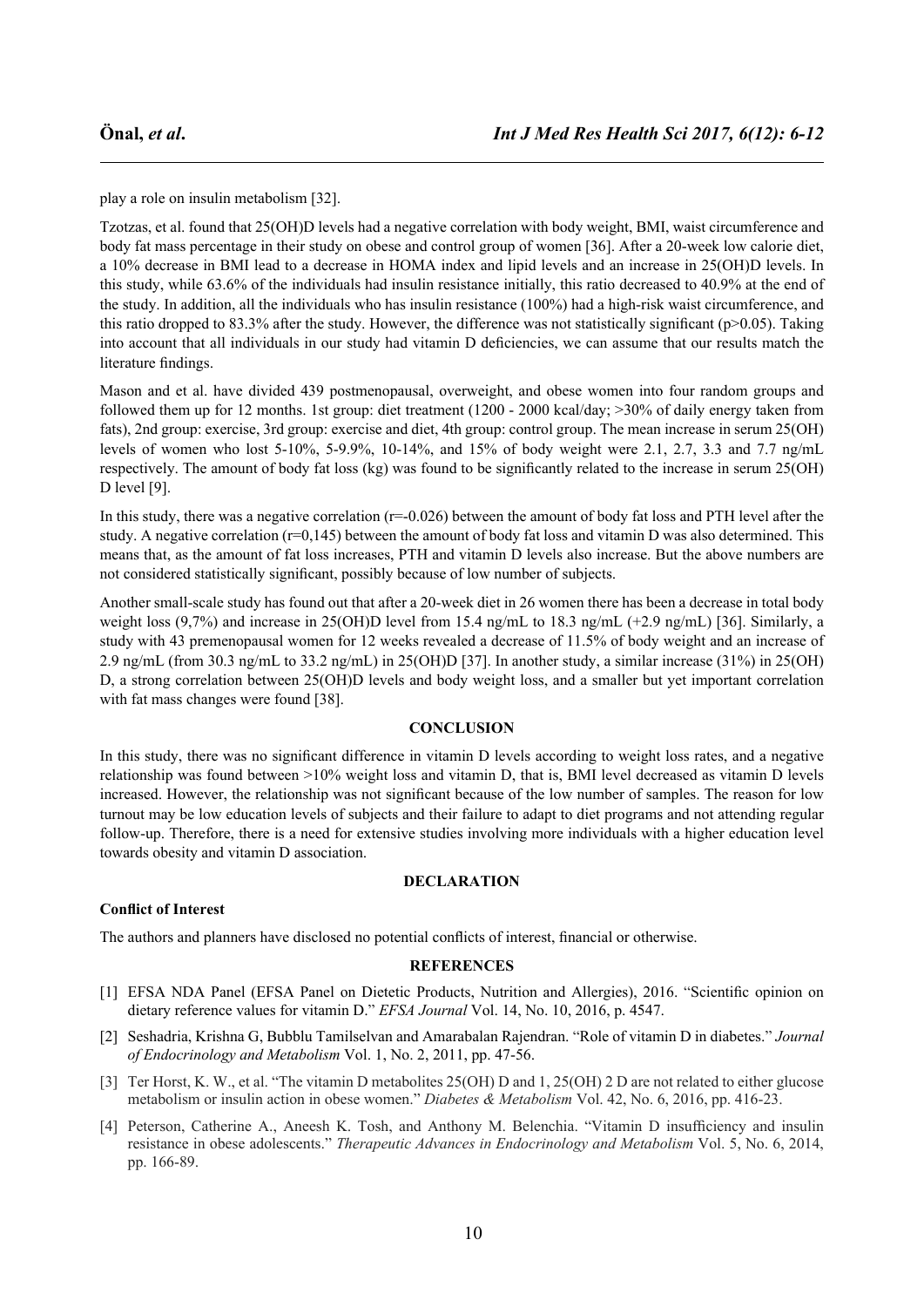- [5] Peterson, Catherine. Vitamin D deficiency and childhood obesity: interactions, implications, and recommendations. Nutrition and Dietary Supplements. Vol. 7, 2015, pp. 29-39.
- [6] Marcotorchino, Julie, Franck Tourniaire, and Jean-François Landrier. "Vitamin D, adipose tissue, and obesity." *Hormone Molecular Biology and Clinical Investigation* Vol. 15, No. 3, 2013, pp. 123-28.
- [7] Akkoyun HT, et al. "Vitamin D and its importance for the metabolism." *Ataturk University Journal of Veterinary Sciences* Vol. 9, No. 3, 2014, pp. 213-19.
- [8] Marcotorchino, Julie, et al. "Vitamin D protects against diet-induced obesity by enhancing fatty acid oxidation." *The Journal of Nutritional Biochemistry* Vol. 25, No. 10, 2014, pp. 1077-83.
- [9] Mason, Caitlin, et al. "Effects of weight loss on serum vitamin D in postmenopausal women." *The American Journal of Clinical Nutrition* Vol. 94, No. 1, 2011, pp. 95-103.
- [10] Abbas, Manal A. "Physiological functions of Vitamin D in adipose tissue." *The Journal of Steroid Biochemistry and Molecular Biology* Vol. 165, 2017, pp. 369-81.
- [11] Sung, Chih-Chien, et al. "Role of vitamin D in insulin resistance." *BioMed Research International* Vol. 2012, 2012.
- [12] Bender D. The Vitamins. MJ Gibney, et al., Editors, In Introduction to human nutrition, Blackwell Science Ltd., United Kingdom, 2002, pp. 136-37.
- [13] Koszowska, Aneta U., et al. "Obesity, adipose tissue function and the role of vitamin D." *Central-European Journal of Immunology* Vol. 39, No. 2, 2014, p. 260.
- [14] Pelczyńska, Marta, et al. "Hypovitaminosis D and adipose tissue cause and effect relationships in obesity." *Annals of Agricultural and Environmental Medicine* Vol. 23, No. 3, 2016, pp. 403-09.
- [15] Tuğba A. *The Roles of Vitamin D and Cathelicidin in the development of acute asthma attacks in children*. 2013. Mersin University, PhD Thesis.
- [16] Savastano, Silvia, et al. "Low vitamin D status and obesity: Role of nutritionist." *Reviews in Endocrine and Metabolic Disorders* 2017, pp. 1-11.
- [17] Pourshahidi, L. Kirsty. "Vitamin D and obesity: current perspectives and future directions." *Proceedings of the Nutrition Society* Vol. 74, No. 2, 2015, pp. 115-24.
- [18] Holick, Michael F. "High prevalence of vitamin D inadequacy and implications for health." *Mayo Clinic Proceedings* Vol. 81. No. 3. Elsevier, 2006.
- [19] Valiña-Tóth, Anna Liza B., et al. "Relationship of vitamin D and parathyroid hormone with obesity and body composition in African Americans." *Clinical Endocrinology* Vol. 72, No. 5, 2010, pp. 595-603.
- [20] Snijder, Marieke B., et al. "Adiposity in relation to vitamin D status and parathyroid hormone levels: a populationbased study in older men and women." *The Journal of Clinical Endocrinology & Metabolism* Vol. 90, No. 7, 2005, pp. 4119-23.
- [21] Reinehr, Thomas, et al. "Vitamin D status and parathyroid hormone in obese children before and after weight loss." *European Journal of Endocrinology* Vol. 157, No. 2, 2007, pp. 225-32.
- [22] Van Schoor, Natasja M., and Paul Lips. "Worldwide vitamin D status." *Best Practice & Research Clinical Endocrinology & Metabolism* Vol. 25, No. 4, 2011, pp. 671-80.
- [23] Holick, Michael F. "Vitamin D deficiency." *New England Journal of Medicine* Vol. 2007, No. 357, 2007, pp. 266-81.
- [24] Yao, Yingshui, et al. "A meta-analysis of the relationship between vitamin D deficiency and obesity." *International Journal of Clinical and Experimental Medicine* Vol. 8, No. 9, 2015, p. 14977.
- [25] Saneei, P., A. Salehi-Abargouei, and A. Esmaillzadeh. "Serum 25-hydroxy vitamin D levels in relation to body mass index: a systematic review and meta-analysis." *Obesity Reviews* Vol. 14, No. 5, 2013, pp. 393-404.
- [26] Rayalam, Srujana, et al. "Enhanced Effects of 1, 25(OH) 2D3 Plus Genistein on Adipogenesis and Apoptosis in 3T3-L1 Adipocytes." *Obesity* Vol. 16, No. 3, 2008, pp. 539-46.